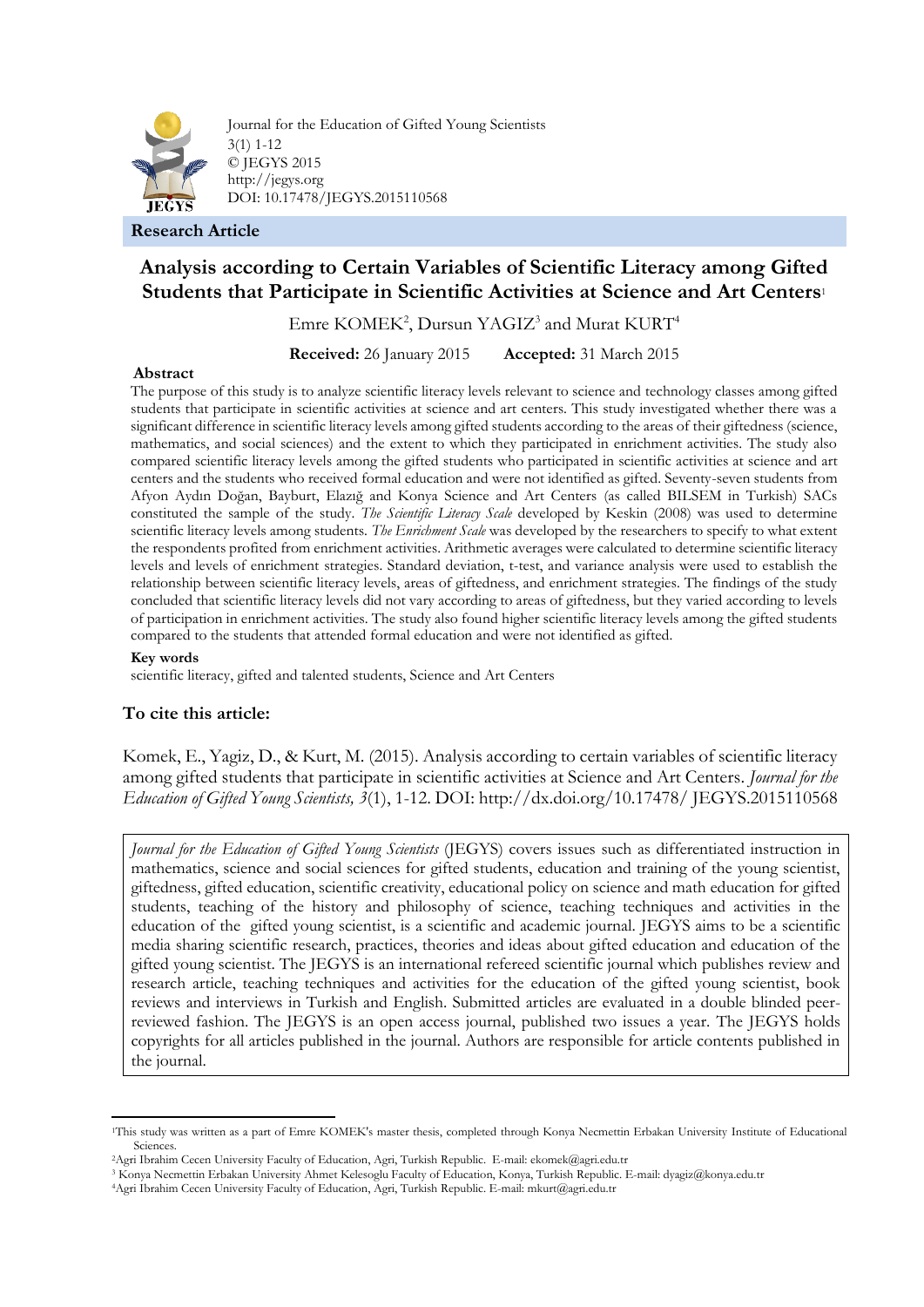### **INTRODUCTION**

The amount of scientific information is rapidly growing in today's world, giving rise to a large number of new fields of study and scientific disciplines. In the coming years, there will be an enormous increase in the number of disciplines; thus even scientists, let alone ordinary people, will find it harder to have a good command of only a few disciplines. Moreover, in the modern world, which is dominated by technology and science that interact with each other very deeply, the more advanced technology and science are, the more powerful a country becomes. Therefore, a country's increasing investment in Research and Development (R&D) activities boosts advances in science and technology, and transforms into having greater sway in economic, political, and sociocultural fields. Investment in R&D helps to transform country into an invention plant, and a science and technology base (Sahin, 2011). From a macro perspective, a country's R&D activities and expenses are positively correlated with its level of development (Azgun & Sevinc, 2011). From a micro perspective, on the other hand, technology, depending on R&D activities, facilitates individuals' lives, and individuals become acquainted with science and technology. Thus R&D activities are the life-blood of a country, they can even be considered as the heart of a country. R&D activities ensure that individuals become keener to learn and use science and technology, appreciate their value, and understand their limits, thus enabling them to become scientifically literate more rapidly.

Literacy is very decisive in communities' and civilizations' developments. The level of development of a country is expressed in terms of its literacy rate. However, the concept of literacy is insufficient in and of itself. Every field has its own literacy. Types of literacy such as mathematical literacy, computer literacy, ecological literacy, biological literacy, media literacy, economic literacy, and agricultural literacy (Ersoy, 1997; Kılınç and Salman; 2006, Teksoz et al., 2010; Altun, 2008; Gerek & Kurt, 2011) are used in modern world. In this age of information that cannot be dissociated from science and technology, *Scientific Literacy*, beyond basic literacy, is to be of particular importance.

The concept of scientific literacy that was first introduced by Hurd in1958 has been in use in the relevant literature for nearly the last 50 years (Laugksch, 2000). According to Hurd, science and technology are the most prominent characteristics of the modern world, which suggests that scientific literacy is a requirement for modern people. In today's world, developing countries, and Turkey in particular, should catch up with the latest technology through education and sciences, aim to ensure widespread access to science by breaking the monopoly of a certain group or community over science, and raise scientifically literate individuals (Turgut, 2005:3).

The mission of the current Science and Technology Curriculum is to educate all individuals to be scientifically literate. Though scientific literacy is a goal to be reached for everyone, as defined by the science and technology curriculum, it is a significant competence that should be acquired by gifted and talented students who constitute around 2% of a population, and are regarded as guides of a civilization and a community. Thus emerges the concept of scientific literacy of gifted and talented students who can be called *prospective scientists*, and mentors of a society, because the level of scientific literacy among gifted and talented students is expected to be high. Gifted individuals are interested in science and are highly curious.

High quality science teaching plays an essential role in ensuring advanced scientific literacy among gifted students. Science teaching should encompass meaningful and lasting practices, and problems that are associated with daily life. As it is known, complaints have concentrated on rote learning in our education systems, and the practicality of information in daily life has been questioned. According to Gurdal (1991) and Sahin (1994), rote learning, and the lack of critical and creative thinking skills are important problems in science teaching. Theoretical information that cannot be directly applied to real life, and dead facts that do not contribute to human beings' happiness are taught in schools (Yetisir, 2007:2). Whereas according to Aktepe & Aktepe (2009), the main objective of science teaching should be to help students develop scientific thinking instead of providing all the relevant information available. It is possible for a student to develop scientific thinking only by being raised as scientifically literate.

There are steps taken towards resolving the aforementioned problems in science teaching, and enabling the adaptation of sciences to natural and real life rather than artificial laboratory environments. The relevant body of research suggests that students can learn sciences outside of school as much as they do in school. Students are constantly faced with the sciences in various forms outside of school. Take TV shows for example, where they provide scientific teaching methods and scientific information through explicit and implicit scientific concepts. Weekend tours to museums and national parks provide an opportunity to learn for both students and adults. Informal science educators consider out-of-school science education as free and optional, because it is voluntary, and creates a generally free, social learning environment. Thus formal and informal science education should be combined, and rendered permanent (Liu, 2009:307).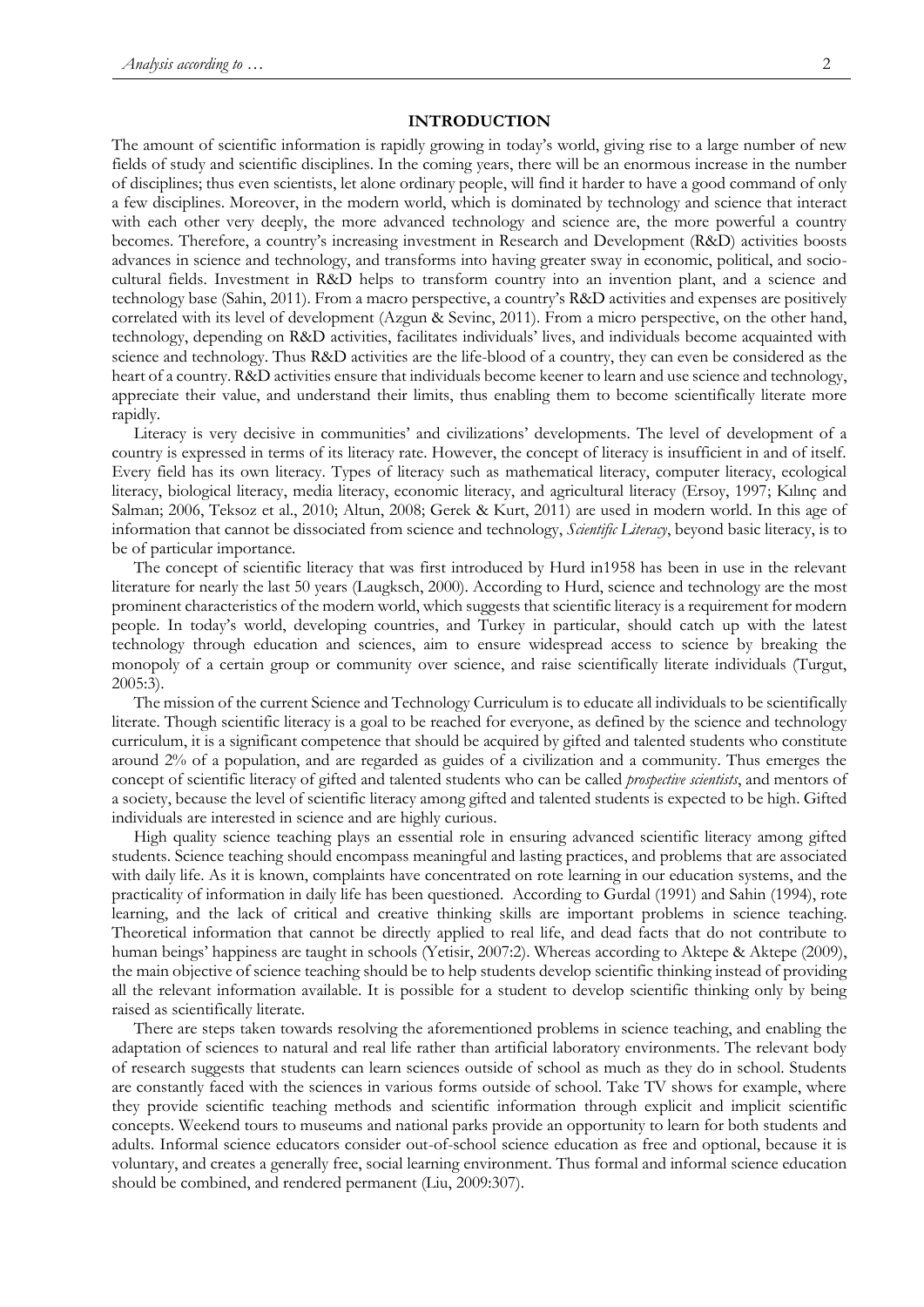Informal science education or out-of-school science education generate learning environments for students by ensuring enriched sciences, providing means to explore nature and collect social and concrete experiences (Simsek, 2011:4). It also positively influences students' attitudes towards science, renders science more attractive and entertaining, and makes more connections with daily life.

There are no studies that analyzes science teaching and thus scientific literacy among gifted students; rather there are studies that examine (Lee & Choi, 2003; Tereci, Aydin & Orbay, 2011) or provide insight into the nature of science and attitudes towards science that are regarded as sub-dimensions of scientific literacy.

### **Research Question**

What is the level of scientific literacy among gifted students who benefit from the Science Activities Units in Science and Art Centers, and does this level differentiate according to certain variables?

# **Sub-Problems**

- $\triangleright$  Are there significant differences between the levels of scientific literacy among students gifted in science, mathematics, and social sciences, who attend the Science Activities Units in Science and Art Centers?
- $\triangleright$  Do the levels of scientific literacy among gifted students who participate in the Science Activities Units in Science and Art Centers differentiate according to the extent to which they benefit from enrichment strategies?
- $\triangleright$  Is there any significant difference in terms of the level of scientific literacy between gifted students who participate in the Science Activities Units in Science and Art Centers, and students who are not defined as gifted and attend formal education?

# **Objective of the Study**

The study aims to analyze, according to certain variables, scientific literacy levels of gifted students who participate in the Science Activities Units in Science and Art Centers, and who specialize in a certain area of giftedness. These variables are;

Areas of giftedness (Science, Mathematics, Social Sciences),

The extent to which they benefit from enrichment strategies, and

Whether they participate in the Science Activities Units in Science and Art Centers.

# **Significance of the Study**

According to Tannenbaum's psychosocial theory, talent is proportional to a society's needs, and the readiness of society to appreciate it. Based on this theory, talent falls into four categories:

- $\triangleright$  Scarcity talent
- $\triangleright$  Surplus talent
- ▶ Quota talent
- > Anomalous talent

Scarcity talents are talents that are in short supply in a society. There is always need for talents that will render the world more livable and safer. Which talents are considered as such? Apart from scientific literacy, it is possible to give a few examples to scarcity talent. Genuine scientific literacy is classified in the category of scarcity talent, because scientific literacy, along with science talent, are leading talents in social development and change (Uzun, 2004). Keller (1980) notes that it is very important in a country to identify youngsters who are gifted in science (Curebal, 2004:23)

Science talent is associated with the level of scientific literacy. This study investigates the level of scientific literacy that predicts science talent, and indirectly aims to contribute to predicting prospective scientists who can promote a developing and changing society. According to PISA results, Turkey's level of scientific literacy is below average, and there are no students from Turkey who have attained the highest scientific literacy level (MoNE, 2010). This study is significant in analyzing the reasons for this underachievement, and thus will contribute to the relevant literature, as there has been no such study so far.

As stated above, R&D activities and expenses are parallel to country's level of development. R&D activities require high giftedness and creativity. In this sense, ensuring the participation of gifted individuals in R&D activities boosts the development of a country. As Tereci, Aydin & Orbay (2011) note, R&D units are led by gifted and talented individuals. It is significant for the country's future to study scientific literacy among gifted students of scarcity talents who are identified as prospective scientists of tomorrow's R&D activities.

According to a review of literature, Lee and Choi (2003) analyzed to what level gifted students understand the nature of science. Orbay et al., (2010) investigated gifted students' attitudes towards science; however, no study has dwelled on the level of scientific literacy among gifted students. Thus this study will contribute to literature.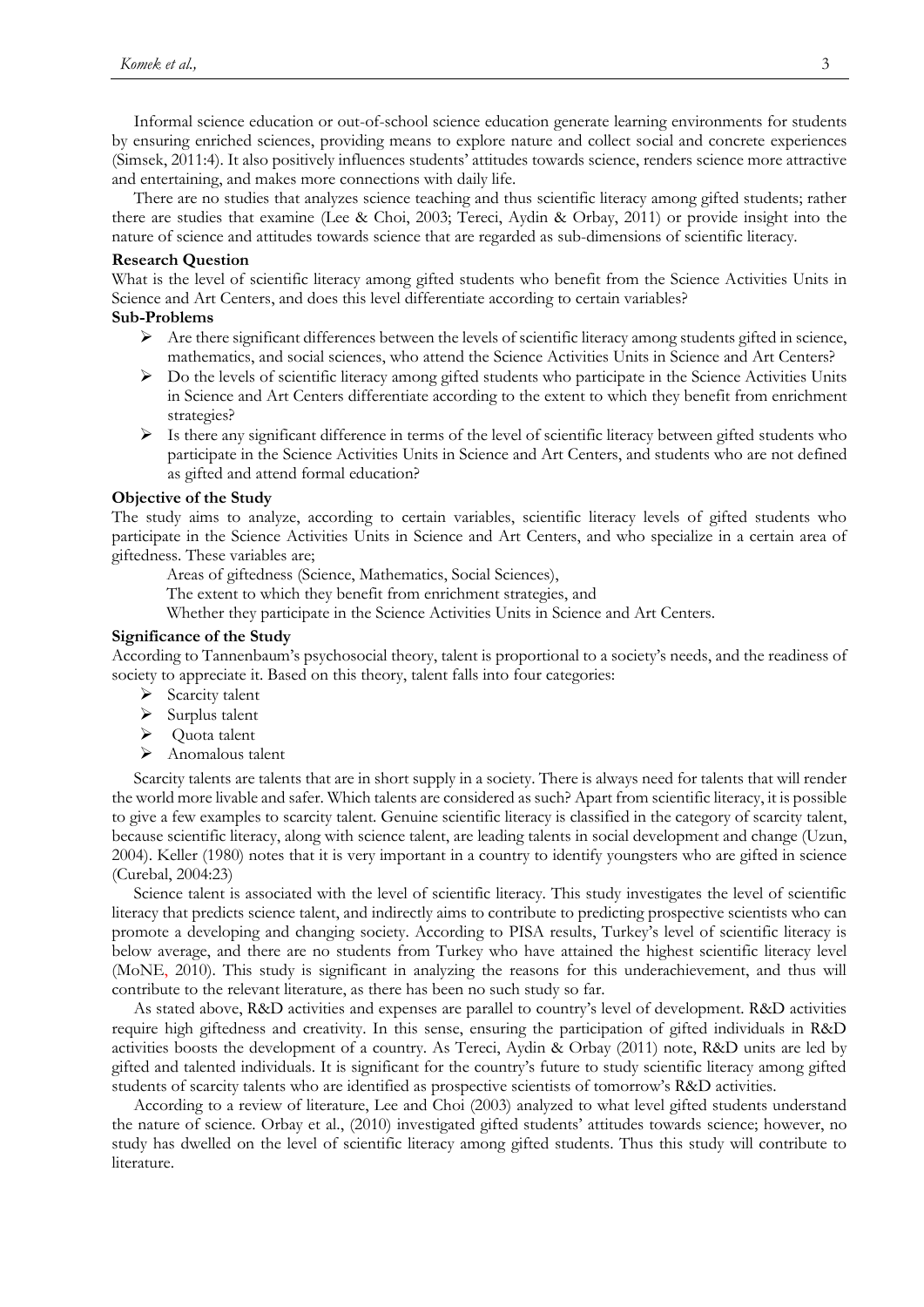# **METHOD**

This section provides information on the survey population, method, data collection, and data analysis.

### **Research Model**

This study uses quantitative methods. A relational screening model was used in the study as the differentiation of literacy levels among students according to variables and descriptive basis was used. According to Karasar (1991:79), general screening models are applied to a survey population completely, or to a group, example or sample to be taken out of population in order to pass a general judgment on a population that is made up of numerous elements.

# **Survey Population and Sample**

The survey population is composed of the students who participate in the Science Activities Units in 59 Science and Art Centers under the Ministry of National Education (MoNE), and who participate in special talent development programs, and 7<sup>th</sup> and 8<sup>th</sup> grade students from public schools under MoNE in the province of Afyon. The sample consists of the students who visit Science Activities Units in Aydın Dogan Science and Art Center in the province of Afyon, Science and Art Centers in the provinces of Konya, Bayburt, and Elazığ, and who participate in special talent development programs. Science and Art Centers are the institutions where the gifted students are educated (Kunt & Tortop, 2013).

Fifty-five 7<sup>th</sup> and 8<sup>th</sup> grade public school students that were not identified as gifted were elected enable the comparison of scientific literacy levels with gifted and talented students from Afyon.

41.56% of the students stated that they were talented in science, 26% of them mathematics and 32.44% of them social sciences.

While 63.6% of the students noted that they had mentors, 36.4% stated they did not.

**Table 1.** Distribution of the gifted students that attend SACs, and the students that were not identified as gifted according to grade

| <b>SACs</b>              | 6 <sup>th</sup> grade    | 7 <sup>th</sup> grade | 8 <sup>th</sup> grade |
|--------------------------|--------------------------|-----------------------|-----------------------|
| Gifted                   | 19                       | 28                    | 30                    |
| Not identified as gifted | $\overline{\phantom{0}}$ | 26                    | 29                    |
| Total                    | 19                       | 54                    | 59                    |

|  | Table 2. Distribution of gender according to grade |  |
|--|----------------------------------------------------|--|
|  |                                                    |  |

| Gender | 6 <sup>th</sup> grade | $7th$ grade | 8 <sup>th</sup> grade | Total |
|--------|-----------------------|-------------|-----------------------|-------|
| Male   |                       | 30          | 25                    | 64    |
| Female | 10                    | 24          | 34                    | 68    |
| Total  | 19                    | 54          | 59                    | 132   |

**Table 3.** Distribution of number of students according to area of giftedness and province

|                        | Number of students<br>talented in science | Number of<br>students talented<br>in mathematics | Number of students<br>talented in social<br>sciences |
|------------------------|-------------------------------------------|--------------------------------------------------|------------------------------------------------------|
| Afyon Aydın Doğan SACs |                                           |                                                  |                                                      |
| Bayburt SACs           | ŏ                                         |                                                  |                                                      |
| Elaziğ SACs            |                                           |                                                  |                                                      |
| Konya SACs             |                                           |                                                  | 14                                                   |
| Total                  | 32                                        | 20                                               | 25                                                   |

### **Limitations of the Study**

This study is limited to the following;

 Gifted students that participated in Special Talent Development programs offered in Konya, Aydın Doğan (Afyon), Bayburt and Elazığ Science and Art Centers,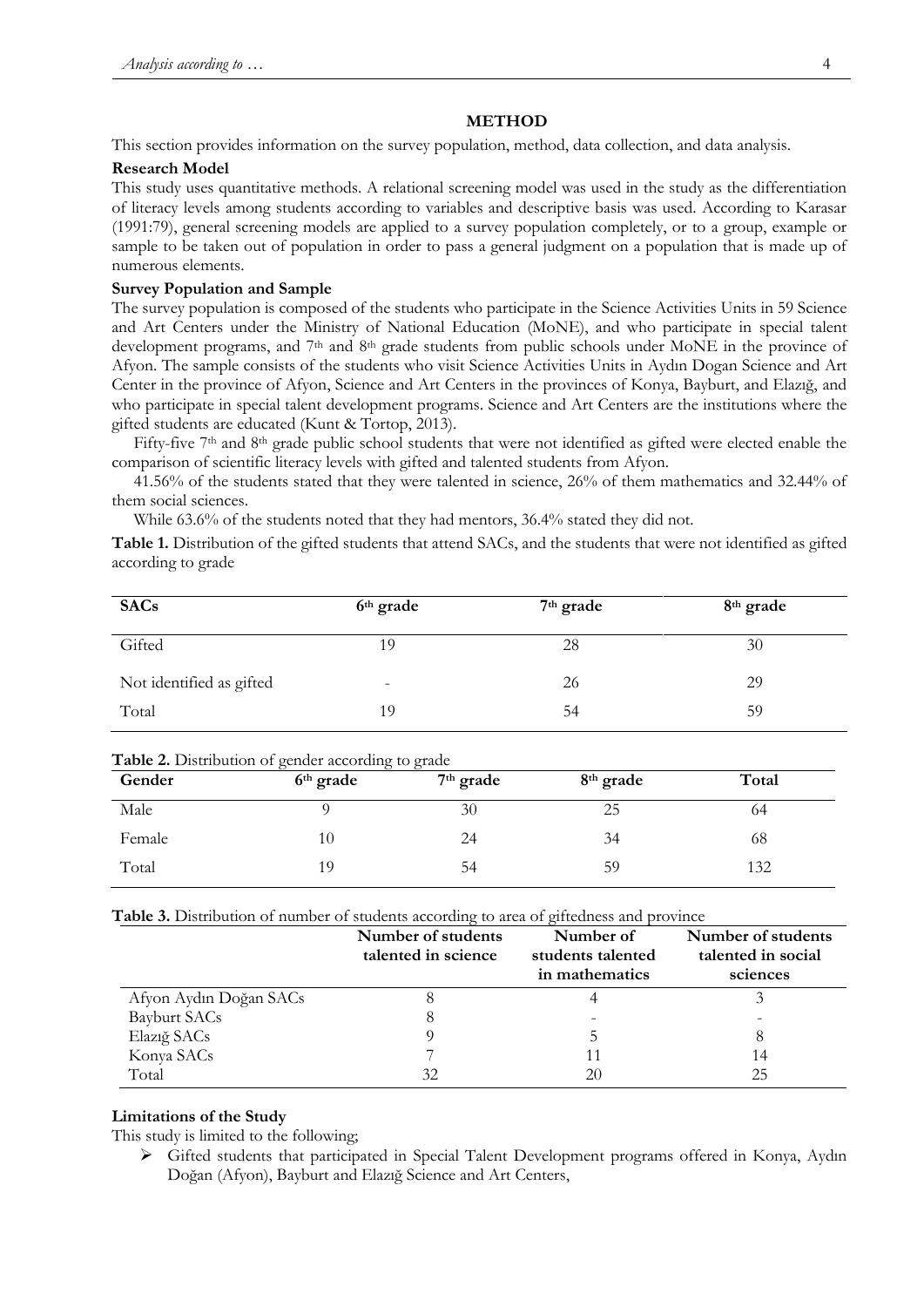$\triangleright$  Independent studies, field trips, and after school programs under the enrichment strategy as one of the education strategies aimed at gifted students.

#### **Data Collection Tools**

Though there are numerous tools to measure the sub-dimensions of scientific literacy in the relevant literature, there are not that many tools to measure scientific literacy as a whole. The Scientific Literacy Scale developed by Keskin (2008) was used in this study. The Scientific Literacy Scale was applied to 246 7<sup>th</sup> and 8<sup>th</sup> grade students by Keskin (2008), and its reliability coefficient was calculated as 0.81. The scale was administered to 80  $6<sup>th</sup>$ , 7<sup>th</sup>, and 8th grade students by researchers, and its reliability coefficient was found as 0.83. The questions included in the Scientific Literacy Scale are include17 characteristics that should be possessed by scientifically literate individuals. There are one, two, or three questions related to each item.

There are 34 multiple-choice questions in the Scientific Literacy Scale, with three options and a blank option (one of the answer choice that is for extra explanation) for those who would like to write down extra comments. Extra opinions written down in the fourth blank d option by respondents were evaluated by the researcher according to one of other three choices that gave the closest meaning. As for the scoring, correct answers received one point, and incorrect answers received zero points. Each score range was fixed as 0.33. Respondents who scored between 0 and 0.33, 0.34 and 0.67, and 0.68 and 1 were evaluated to have low, medium, and high scientific literacy levels respectively.

*"Area of giftedness"* was included in the Scientific Literacy Scale to determine in which field students were more gifted. Science, mathematics, and social sciences were classified under the area of giftedness. Science included sub-branches such as physics, chemistry, biology, space, and technology. Mathematics included sub-branches such as geometry and computers. Social sciences included sub-branches such as literature, history, geography, English, and Turkish. Though music and athletics are normally listed under fine arts, they were classified under social sciences as they were not high in number. As for the special talent development programs, Science and Art Centers implement multi-staged education programs. Below is a list of the education programs that are implemented:

- > Orientation program,
- $\triangleright$  Supportive education,
- Program aimed at distinguishing individual talents,
- $\triangleright$  Special talent development program,
- Project creation/management program.

As part of the special talent development program that leads to the top level project creation program, it is ensured that participants acquire advanced information and skills in a certain discipline (Celikdelen, 2010). This program helps to identify fields in which students are gifted, and for students to develop the capacity to generate a project in his/her area of giftedness at the end of this stage. While applying the scale, students were asked to write down the fields in which they were gifted, and the students in the special talent development program were involved after consultations with SACs administrators. Moreover, fields of student's giftedness were verified through project topics addressed by those preparing projects as part of the ZEMES scale.

The enrichment scale was developed by the researchers. It focuses more on informal science education, and encompasses yes-no questions about field trips, independent studies, and after-school programs that are offered as part of the enrichment strategy. The scale aims to identify whether students attend the abovementioned enrichment activities by specifying those that they attend. The content validity of the scale was evaluated to be adequate by three field educators (two science educators and an educator of gifted students). There are 22 questions in the enrichment scale. As for scoring, "yes" answers received one point, and "no" answers and those without "yes" or "no" received zero points. Three score ranges were defined to determine the levels to which students benefited from enrichment programs. Zero to seven points referred to a low level of participation in enrichment programs, eight to fourteen points referred to a medium level of participation, and fifteen points and above referred to a high level of participation.

### **Data Analysis**

After collected, data were analyzed by means of the SPSS 18.0 software package.

A variance (one-way) analysis was performed in order to compare scientific literacy levels according to students' areas of giftedness and the extent to which they benefited from enrichment programs, and averages were calculated to determine scientific literacy levels.

A t-test was applied in order to establish the relationship between scientific literacies according to whether students profited from mentoring strategy. Frequency and percentage calculations were used in determining students' relationships with their mentors, and how often and where they would meet their mentors.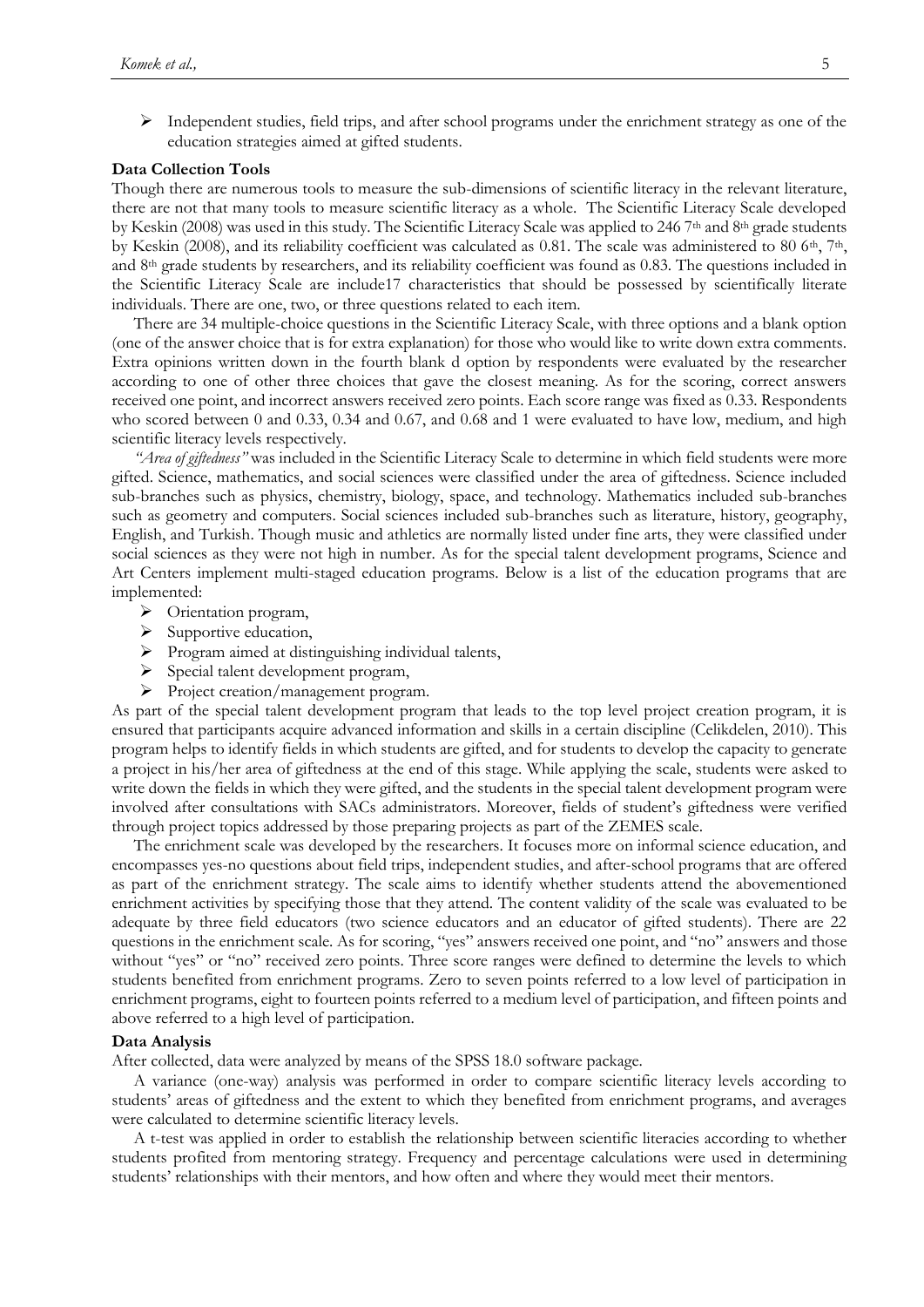A t-test was administered in order to compare scientific literacy levels of the gifted students who visited Science and Art Centers and those who were not identified as gifted, and averages were calculated to analyze each dimension of scientific literacy.

# **FINDINGS**

#### **Scientific Literacy Level According to the Area of Giftedness**

Table 4 presents the averages calculated according to the responses given by the respondents to each dimension and their areas of giftedness.

**Table 4.** Average scores of the scientific literacy dimensions according to students' areas of giftedness

| <b>Dimensions</b> | Area of giftedness |                    |                        |  |  |
|-------------------|--------------------|--------------------|------------------------|--|--|
|                   | Science            | <b>Mathematics</b> | <b>Social Sciences</b> |  |  |
| Dimension 1       | 0.76               | 0.75               | 0.76                   |  |  |
| Dimension 2       | 0.67               | 0.68               | 0.67                   |  |  |
| Dimension 3       | 0.67               | 0.66               | 0.67                   |  |  |
| Dimension 4       | 0.49               | 0.49               | 0.49                   |  |  |
| Dimension 5       | 0.56               | 0.55               | 0.56                   |  |  |
| Dimension 6       | 0.71               | 0.69               | 0.71                   |  |  |
| Dimension 7       | 0.59               | 0.56               | 0.59                   |  |  |
| Dimension 8       | 0.76               | 0.76               | 0.76                   |  |  |
| Dimension 9       | 0.68               | 0.70               | 0.69                   |  |  |
| Dimension 10      | 0.54               | 0.56               | 0.55                   |  |  |
| Dimension 11      | 0.77               | 0.79               | 0.77                   |  |  |
| Dimension 12      | 0.81               | 0.79               | 0.80                   |  |  |
| Dimension 13      | 0.88               | 0.87               | 0.88                   |  |  |
| Dimension 14      | 0.72               | 0.74               | 0.73                   |  |  |
| Dimension 15      | 0.55               | 0.58               | 0.56                   |  |  |
| Dimension 16      | 0.75               | 0.73               | 0.74                   |  |  |
| Dimension 17      | 0.95               | 0.95               | 0.95                   |  |  |

According to Table 4, 32 students that were defined as gifted in science attained high scientific literacy levels (0.75). Twenty students that were defined as gifted in mathematics reached high scientific literacy levels (0.69). Twenty-five students that were defined as gifted in social sciences attained high scientific literacy levels (0.7). Table 5 demonstrates average scientific literacy levels and standard deviations according to students' areas of giftedness.

**Table 5.** Averages and standard deviations according to students' areas of giftedness

| Area of giftedness |    | Average | <b>Standard Deviation</b> |
|--------------------|----|---------|---------------------------|
| Science            | 32 | 0.7537  | 0.14130                   |
| <b>Mathematics</b> | 20 | 0.6941  | 0.19237                   |
| Social Sciences    | 25 | 0.6988  | 0.19292                   |
| Total              | 77 | 0.7204  | 0.17306                   |

A variance (one-way ANOVA) analysis was performed in order to determine whether students' scientific literacy levels differentiate according to their areas of giftedness. Prior to variance analysis, Levene's test was used to assess variance homogeneity, and concluded that variances could be considered as homogenous (Levene's statistics (2.74)=0.75 p=0.47). Results of the variance analysis, as shown in Table 6, revealed that students' levels of scientific literacy did not vary according to the fields in which they were defined as gifted.

|              | Squares total | Squares av. | Standard dev. |       |       |
|--------------|---------------|-------------|---------------|-------|-------|
| Inter groups | 0.061         | 0.030       |               | 1.017 | 0.367 |
| Intra group  | 2.215         | 0.030       | 4             |       |       |
| Total        | 2.276         |             | O             |       |       |

**Table 6.** Results of the variance analysis according to students' areas of giftedness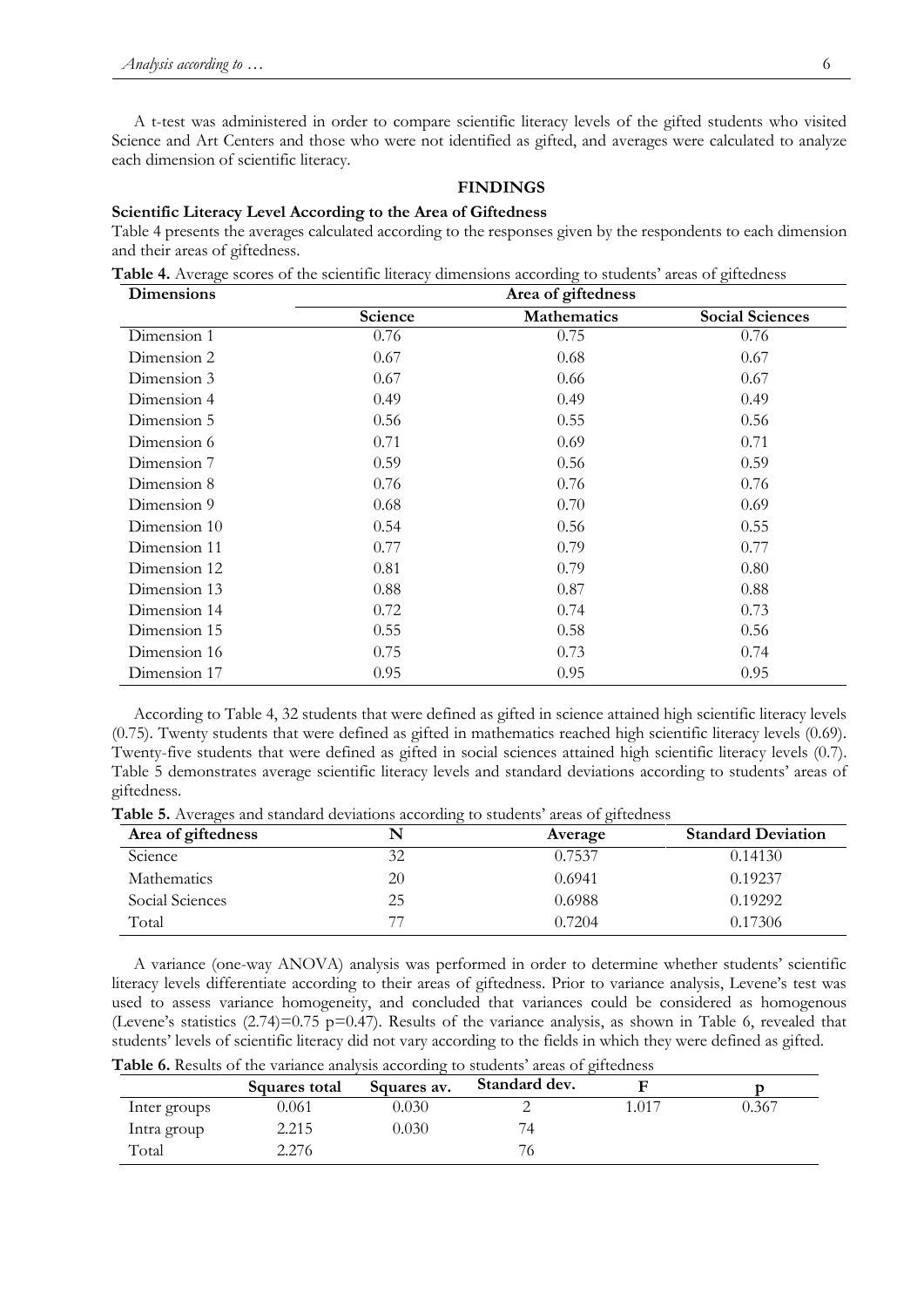**Scientific Literacy Levels According to the Extent to which Students benefit from Enrichment Activities** An enrichment scale which contains 22 item was designed to determine whether students' scientific literacy levels varied according to the degree they profited from enrichment activities. Zero to seven points referred to a low level of participation in enrichment programs, eight to 14 points referred to a medium level of participation, and 14 points and above referred to a high level of participation. Gifted students who profited from enrichment activities at a low level attained a medium level of scientific literacy (0.62) with a standard deviation value of 0.24. Gifted students who profited from enrichment activities at a medium level attained high level of scientific literacy (0.74) with a standard deviation value of 0.13. Gifted students who profited from enrichment activities at a high level attained high level of scientific literacy (0.76) with a standard deviation value of 0.19. It was concluded that the students benefited from enrichment activities at a nearly medium level. A variance analysis was performed to determine whether scientific literacy among the respondents varied according to these three levels. The preanalysis homogeneity test showed that the variances could not be admitted as homogenous (Levene's statistic  $(2.74)=5.38$ ,  $p=0.07$ ). Thus a variance analysis was performed. The results demonstrated that at least one level of enrichment differed from other levels ( $F_{(2)=4.08, p=0.02}$ ). Post-hoc analyses concluded that the second level was significantly higher than the first level, whereas the third level was not significantly different than the first and second levels.

| Table 7. Average and standard deviation values according to enrichment level |  |  |  |
|------------------------------------------------------------------------------|--|--|--|
|                                                                              |  |  |  |

| <b>Enrichment</b> level |    | Average | <b>Standard deviation</b> |
|-------------------------|----|---------|---------------------------|
| 1.00                    |    | 0.622   | 0.243                     |
| 2.00                    | 54 | 0.748   | 0.130                     |
| 3.00                    |    | 0.764   | 0.192                     |
| Total                   |    | 0.720   | 0.173                     |

# **Scientific Literacy Level According to whether Students Attended the Scientific Activities Unit**

**Table 8.** Comparison according to the sub-dimensions of the students that were defined as gifted and those that were not defined as gifted

| <b>Dimensions</b> | Gifted | Formal Education (not identified as a gifted) |
|-------------------|--------|-----------------------------------------------|
| Dimension 1       | 0.76   | 0.76                                          |
| Dimension 2       | 0.68   | 0.74                                          |
| Dimension 3       | 0.67   | 0.43                                          |
| Dimension 4       | 0.49   | 0.49                                          |
| Dimension 5       | 0.56   | 0.54                                          |
| Dimension 6       | 0.70   | 0.67                                          |
| Dimension 7       | 0.58   | 0.59                                          |
| Dimension 8       | 0.76   | 0.69                                          |
| Dimension 9       | 0.69   | 0.66                                          |
| Dimension 10      | 0.55   | 0.26                                          |
| Dimension 11      | 0.78   | 0.68                                          |
| Dimension 12      | 0.80   | 0.62                                          |
| Dimension 13      | 0.87   | 0.74                                          |
| Dimension 14      | 0.73   | 0.47                                          |
| Dimension 15      | 0.56   | 0.67                                          |
| Dimension 16      | 0.74   | 0.69                                          |
| Dimension 17      | 0.95   | 0.83                                          |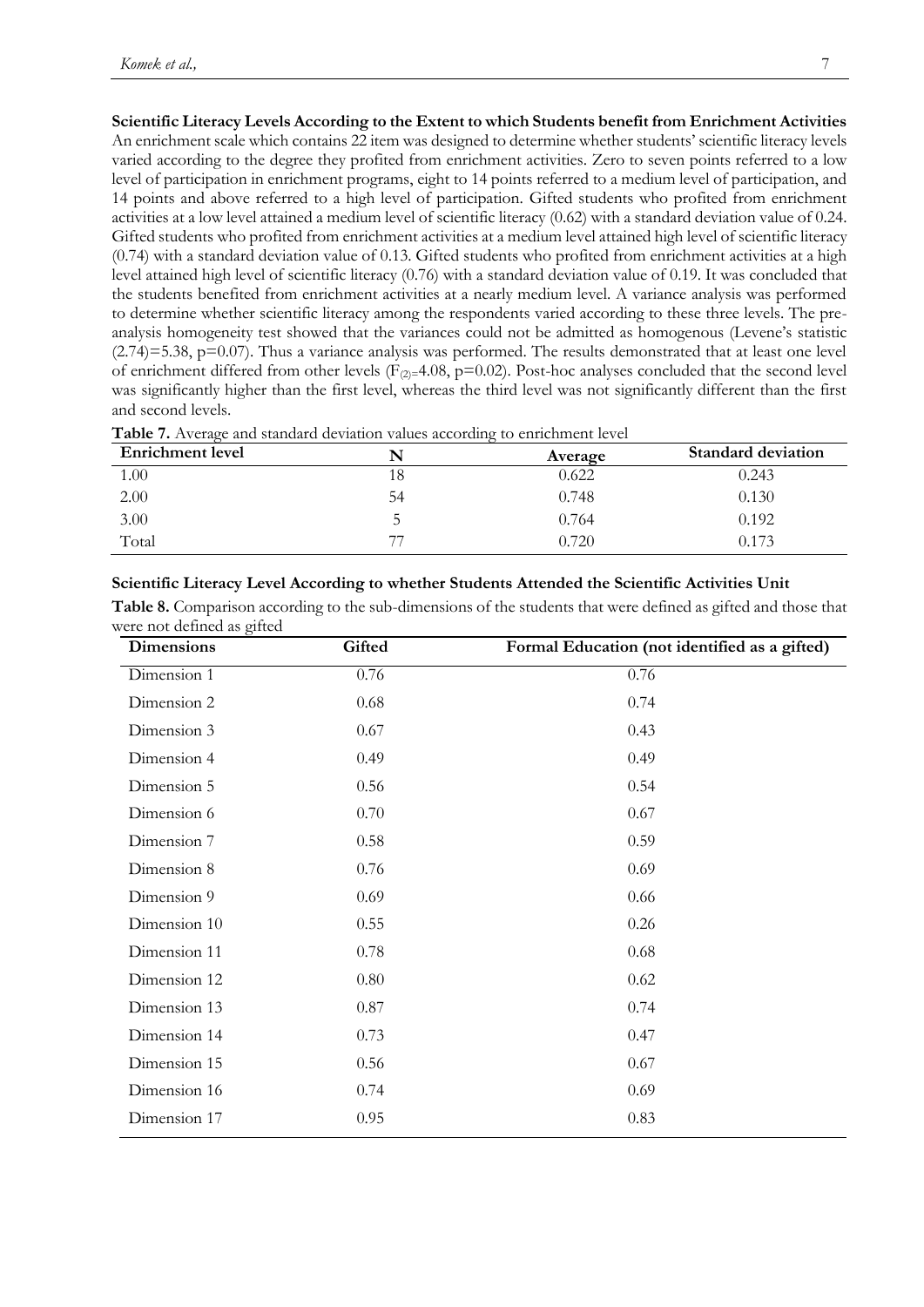In Dimension 1, the average value of the students that were defined as gifted was 0.76, and the average value of the students that were not identified as gifted was 0.76, as well. It is possible to state that both groups of students attained high levels in this dimension.

In Dimension 2, the average value of the students that were defined as gifted was 0.68, and the average value of the students that were not identified as gifted was 0.74. It is possible to state that both groups of students attained high levels in this dimension.

In Dimension 3, the average value of the students that were defined as gifted was 0.67, and the average value of the students that were not identified as gifted was 0.43. It is possible to state that both groups of students attained medium levels in this dimension.

In Dimension 4, the average value of the students that were defined as gifted was 0.49, and the average value of the students that were not identified as gifted was 0.49, as well. It is possible to state that both groups of students attained medium levels in this dimension.

In Dimension 5, the average value of the students that were defined as gifted was 0.56, and the average value of the students that were not identified as gifted was 0.54. It is possible to state that both groups of students attained medium levels in this dimension.

In Dimension 6, the average value of the students that were defined as gifted was 0.70, and the average value of the students that were not identified as gifted was 0.67. It is possible to state that the students that were identified as gifted attained high levels, while those that were not defined as gifted attained medium levels in this dimension.

In Dimension 7, the average value of the students that were defined as gifted was 0.58, and the average value of the students that were not identified as gifted was 0.59. It is possible to state that both groups of students attained medium levels in this dimension.

In Dimension 8, the average value of the students that were defined as gifted was 0.76, and the average value of the students that were not identified as gifted was 0.69. It is possible to state that both groups of students attained high levels in this dimension.

In Dimension 9, the average value of the students that were defined as gifted was 0.69, and the average value of the students that were not identified as gifted was 0.66. It is possible to state that the students that were identified as gifted attained high levels, while those that were not defined as gifted attained medium levels in this dimension.

In Dimension 10, the average value of the students that were defined as gifted was 0.55, and the average value of the students that were not identified as gifted was 0.26. It is possible to state that the students that were identified as gifted attained medium levels, while those that were not defined as gifted attained low levels in this dimension.

In Dimension 11, the average value of the students that were defined as gifted was 0.78, and the average value of the students that were not identified as gifted was 0.68. It is possible to state that both groups of students attained high levels in this dimension.

In Dimension 12, the average value of the students that were defined as gifted was 0.80, and the average value of the students that were not identified as gifted was 0.62. It is possible to state that the students that were identified as gifted attained high levels, while those that were not defined as gifted attained medium levels in this dimension.

In Dimension 13, the average value of the students that were defined as gifted was 0.87, and the average value of the students that were not identified as gifted was 0.74. It is possible to state that both groups of students attained high levels in this dimension.

In Dimension 14, the average value of the students that were defined as gifted was 0.73, and the average value of the students that were not identified as gifted was 0.47. It is possible to state that the students that were identified as gifted attained high levels, while those that were not defined as gifted attained medium levels in this dimension.

In Dimension 15, the average value of the students that were defined as gifted was 0.56, and the average value of the students that were not identified as gifted was 0.67. It is possible to state that both groups of students attained medium levels in this dimension.

In Dimension 16, the average value of the students that were defined as gifted was 0.74, and the average value of the students that were not identified as gifted was 0.69. It is possible to state that both groups of students attained high levels in this dimension.

In Dimension 17, the average value of the students that were defined as gifted was 0.95, and the average value of the students that were not identified as gifted was 0.83. It is possible to state that both groups of students attained high levels in this dimension.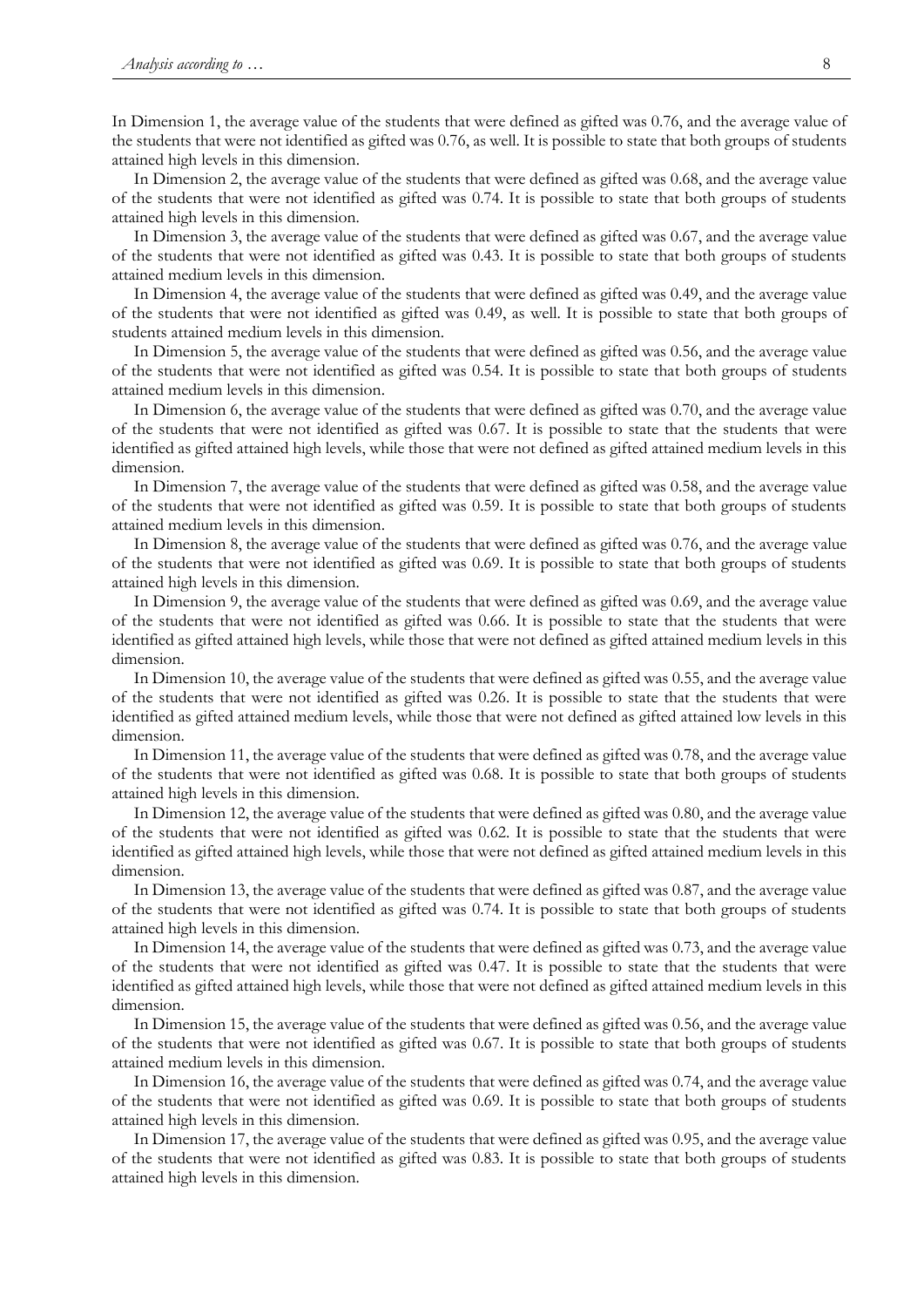Average and standard deviation values were calculated based on the data from the scientific literacy test applied to the students who received formal education and those who participated in scientific activities. Scientific literacy levels were found to be medium (0.65) and high (0.72) respectively, and standard deviation values were established to be 0.11 and 0.17, respectively. A t-test was applied in order to determine whether the difference in averages was significant, in other words, to determine whether there was a significant difference in scientific literacy levels among students that received formal education and were not identified as gifted, and the students that participated in scientific activities and were defined as gifted. The homogeneity test concluded that the variances could not be admitted as homogenous ( $F=5.86$ ,  $p=0.017$ ). The results of the t-test, based on the assumption that the variances were not equal and according to the significance level of 0.05, showed that the students who received special education reached higher scientific literacy levels compared to those who attended formal education and were not identified as gifted  $(t_{(126.57)}=2.68, p=0.008)$ .

**Table 10.** Average and standard deviation values of the students that were identified as gifted and those that were not identified as gifted

|                     |    | Average | <b>Std. Deviation</b> |
|---------------------|----|---------|-----------------------|
| Non-gifted students | 52 | 0.6537  | 0.10976               |
| Gifted students     | 77 | 0.7204  | 0.17306               |

### **DISCUSSION**

### **Level of Scientific Literacy According to Area of Giftedness**

According to the relevant results, all students in all areas of giftedness showed high levels of scientific literacy. The average level of scientific literacy among the students that were defined as gifted in science proved to be higher (0.75) than those gifted in mathematics (0.69) and in social sciences (0.70). A variance analysis (one-way) that was performed to determine whether levels of scientific literacy varied according to areas of giftedness did not suggest any variance.

In one study, Dilek, Yılmaz & Oral (2000) compared levels of scientific literacy among candidate teachers in social sciences and sciences. Their study found both groups' levels of scientific literacy similar, and did not reveal any significant difference (Suren, 2008).

Orbay et al., (2010) investigated whether attitudes towards science of gifted and talented students who visited Science and Art Centers varied according to gender, area of giftedness, and level of education. Students were defined as gifted in two areas: science and arts. The results of the study did not suggest any significant difference between their attitudes towards science, and were parallel with the results of this study.

This study concluded that levels of scientific literacy did not vary according to area of giftedness, because scientific literacy is related to social skills in addition to scientific and mathematical skills. Due to its social dimension, the students gifted in social sciences attained similar levels of scientific literacy to those gifted in science and mathematics.

Another reason for similar levels of scientific literacy among all three groups could be that the same processes take place in the selection of areas of giftedness. In other words, different criteria of selection do not apply to each area of giftedness. Every student that achieves in general talents tests shapes their own areas of giftedness, because there is no such model which helps reveal and develop a certain talent. The relevant studies in the literature show similar results.

### **Level of Scientific Literacy According to Level of Enrichment Activities**

Enrichment is a strategy that is applied to the education of gifted students, and aims to move beyond the content of the standard curriculum, to deepen and diversify education by introducing enriched opportunities and curriculum. Content, as well as teaching methods, can be diversified. There are process-based, content-based, and product-based enrichment types (Sak, 2010:138). Independent studies, field trips, and after-school programs as part of informal education were analyzed in our study.

Since there are no studies in the relevant literature that investigate the levels of scientific literacy among gifted students, informal education dimension that embraces independent studies and field trips as enrichment strategies, and attitudes and the nature of science as sub dimensions of science literacy were analyzed.

According to the relevant results, the level of scientific literacy among the students who benefitted from enrichment activities at a medium level was higher than the level of scientific literacy among those who benefited from enrichment activities at a low level. On the other hand, the level of scientific literacy among the students who benefitted from enrichment activities at a high level was slightly higher, without any significant difference, than the levels of scientific literacy among those who benefited from enrichment activities at low and medium levels.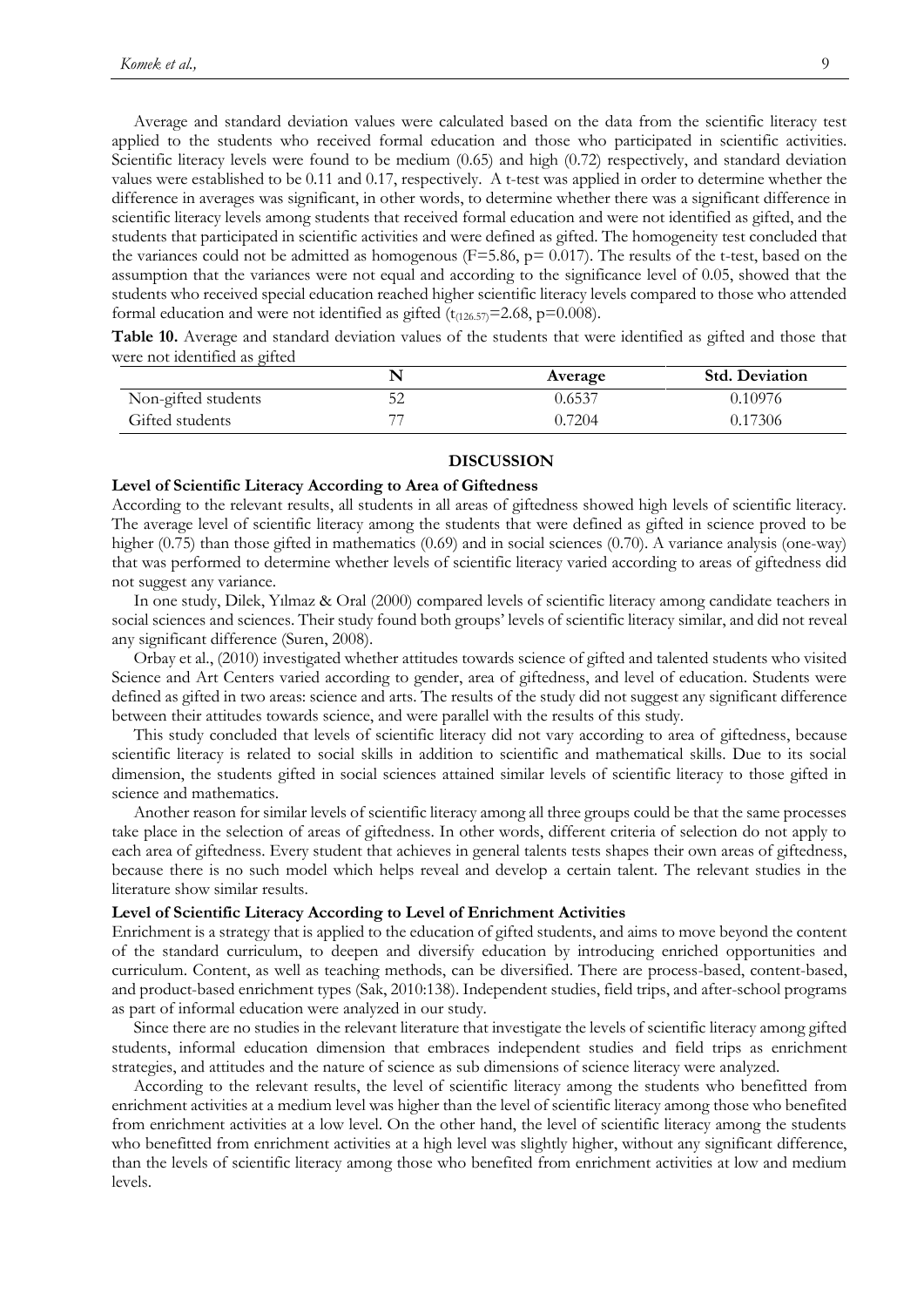In one study, Keskin (2008) found a significant difference between levels of scientific literacy according to reading periodicals and availability of computer at home. According to the recommendations by Keskin's (2008) study, introducing student-centered activities that are connected to environment and daily life in science and technology classes could help students achieve higher levels of scientific literacy. As per the recommendations in the very same study, students should be encouraged to examine technological designs, to visit museums, to stage stories of scientists' inventions, to follow scientific periodicals and documentaries, and to design technological equipment through their creativities (Keskin, 2008:91).

In one study conducted with 330 gifted high school students, Stake & Mares (2001) found a significant difference in students' attitudes towards science following a four-week, summer science enrichment program (Ogretme, 2001). Thus, there was positive change in the attitudes towards science of the students who participated in the enrichment program. A study by Suren (2008) established a significant relationship between the level of scientific literacy and following and reading scientific periodicals.

Yakar (2010) determined that respondents' levels of scientific literacy varied significantly according to how frequent they used Internet and visited libraries, how they watched TV, whether they could write down names of a few national and international periodicals, and names of a few scientists. According to Akdur (2002), science education should be student-centered and based on scientific activities. Erbas (2005) identified a positive correlation between the number of books at home, availability of out-of school private classes and scientific literacy. Sahin & Say (2010) did not establish any significant difference in levels of scientific literacy according to whether respondents read scientific periodicals, visited museums, and had libraries. Neber & Aikins (2002) stated that exploration-based science education for gifted students would be effective.

The relevant studies in the literature demonstrated that the extent to which students profited from enrichment activities influences their levels of scientific literacy. This study focused on the informal education dimension of the enrichment strategy. Informal science education seems more appealing, entertaining, and creative to students, and contributes to enhanced questioning skills, thus resulting in higher scientific literacy levels.

#### **Level of Scientific Literacy According to Participating in Scientific Activities**

While the level of scientific literacy among the gifted students who participated in scientific activities was high (0.72), the level of scientific literacy among the students who were not identified as gifted and who received only formal education was medium (0.65). Thus, the students defined as gifted attained higher levels of scientific literacy compared to those who were not identified as gifted.

PISA addresses scientific literacy at six levels. The highest 5<sup>th</sup> and 6<sup>th</sup> levels mean that students can make an invention or introduce innovations to science and technology, thus it is probable that students at these levels are gifted and talented. According to the results of PISA 2009 survey, 1.1% of the students in our country attained the 5<sup>th</sup> level, but no student could reach the 6<sup>th</sup> level. These results suggested that our gifted and talented students did not achieve high levels of scientific literacy, and did not receive adequate education.

According to Aktepe & Aktepe (2009), gifted and talented students were likely to be more scientifically literate compared to standard students. This study provided a similar conclusion.

In a study by Suren (2008), 5<sup>th</sup> grade students that were not defined as gifted showed an average scientific literacy level of 0.59, which is similar to the average level of 0.65 in our study.

A study by Lee & Choi (2003) evaluated views of the students gifted in science on the nature of science. Students that are gifted in science and are future professionals are expected to be adequately equipped with opinions on the nature of science that will form a basis for their prospective scientific careers. They assessed the views on the nature of science by 47 students at  $8<sup>th</sup>$  grade that were identified as gifted in science and those that were not. As a result, gifted students showed higher levels of understanding in the nature of science in numerous ways compared to standard students. The study suggested that students began to understand the nature of science at early ages.

According to Tereci et al., (2011), visits to schools, and participation in students' projects and lectures on interesting topics by professional scientists could have a positive impact on students' attitudes towards science. Parallel to the results of the relevant studies in the literature, students that were defined as gifted showed higher levels of scientific literacy compared to those that were not identified as gifted.

### **CONCLUSIONS and RECOMMENDATIONS**

All students in all areas of giftedness (sciences, mathematics and social sciences) showed high levels of scientific literacy. The study did not find any significant difference between scientific literacy levels according to the areas of giftedness.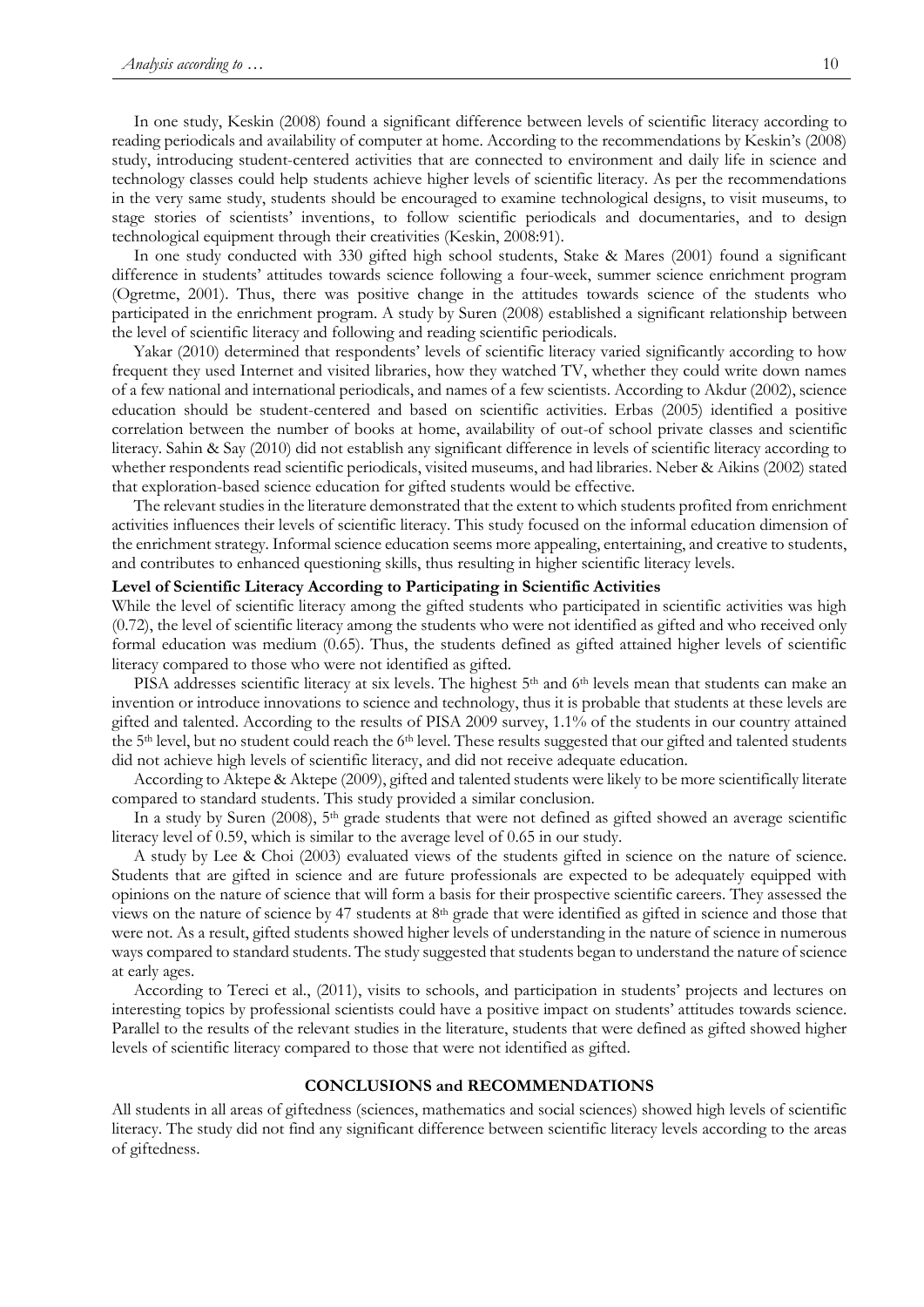Gifted students who profited from enrichment activities at a low level attained a medium level of scientific literacy (0.62) with a standard deviation value of 0.24. Gifted students who profited from enrichment activities at a medium level attained a high level of scientific literacy (0.74) with a standard deviation value of 0.13. Gifted students who profited from enrichment activities at a high level attained a high level of scientific literacy (0.76) with a standard deviation value of 0.19. Therefore, the study established a significant difference between scientific literacy levels among the students who participated in enrichment activities at a medium level and those who participated in enrichment activities at a low level. It did not determine any significant difference between scientific literacy levels among the students who participated in enrichment activities at a high level and those who participated in enrichment activities at a medium level. The students who profited from enrichment activities at a medium level demonstrated higher scientific literacy levels.

It was concluded that the students benefited from enrichment activities at a nearly medium level.

While the level of scientific literacy among the gifted students who participated in scientific activities was high (0.72), the level of scientific literacy among the students who were not identified as gifted and who attended only formal education was medium (0.65). Thus, the students defined as gifted attained higher levels of scientific literacy compared to those who were not identified as gifted.

The study concluded that the students from Konya benefited from enrichment activities at higher levels compared to those from other provinces (Afyon, Bayburt, Elazig) due to Konya's geographical location (closer to metropolises) and to the availability of more out-of-school learning opportunities.

Recommendations for researchers and policy makers, educators are given in the following;

- As part of enrichment activities for students, there should be visits to informal science education environments such as museums, science centers, and zoos.
- $\triangleright$  Science can be taught anywhere, thus in-service trainings or seminars could be organized for teachers.
- Students should be encouraged to attend summer programs such as summer camps or children's universities.
- Areas in which students are gifted and talented should be identified, and these students should be included in talent development programs.
- $\triangleright$  The percentage of students gifted in fine arts is low in Science and Art Centers. Artists and academics of fine arts should visit these centers. Students gifted in fine arts should be identified.
- $\triangleright$  Due to the low number of students that were identified as gifted in fine arts, they were evaluated with those gifted in social sciences. It is possible to determine adequate numbers of students gifted in fine arts, and to conduct a study to compare scientific literacy levels among students from all areas of giftedness.
- $\triangleright$  Action plans should be developed to enhance science literacy among gifted and talented students. These action plans may focus on increasing the number of science camps and children's universities, on developing and following profiles of all gifted students.
- There should be increased number of tools that measure scientific literacy on an integral basis.
- $\triangleright$  Out-of-school learning environments should be extended to the every corner of the country. Informal science education environments such as science centers, zoos, and planetariums should be opened in metropolises in Eastern Anatolia, in particular.

### **REFERENCES**

Aktepe, V., & Aktepe, L. (2009). Students' views on teaching methods used in science and technology education: a case study on Kırşehir Science and Art Center (BILSEM). *Ahi Evran University, Journal of Kırşehir Education Faculty, 10*(1), (69- 80).

Altun, A. (2008). Media literacy in Turkey. *First Teacher Educator Journal*, *16*, 30-34.

- Azgun, S., & Sevinc, H. (2011). R&D expenses and economic growth: causality tests for the Turkish economy. *12th International Symposium on Econometrics Statistics and Operations Research*. 26-29 May. Denizli: Pamukkale University, 216.
- Curebal, F. (2004). *Gifted students' attitudes towards science and classroom environment based on gender and grade level*. Master's Thesis, Middle East Technical University, Institute of Natural and Applied Sciences, Ankara.
- Erbas, K.C. (2005). Factors effective in scientific literacy in turkey in the program for international student assessment (PISA). Master Thesis, Middle East Technical University, Ankara, Turkey.
- Ersoy, Y. (1997). Mathematics education in schools: mathematical literacy*. Hacettepe University, Journal of Education Faculty*, 13, 115-120.
- Gerek, S. & Kurt, A. A. (2011). A validity and reliability study on economic literacy scale. *Uludağ University, Journal of the Faculty of Economics and Administrative Sciences*, *30*(1), 59-73.